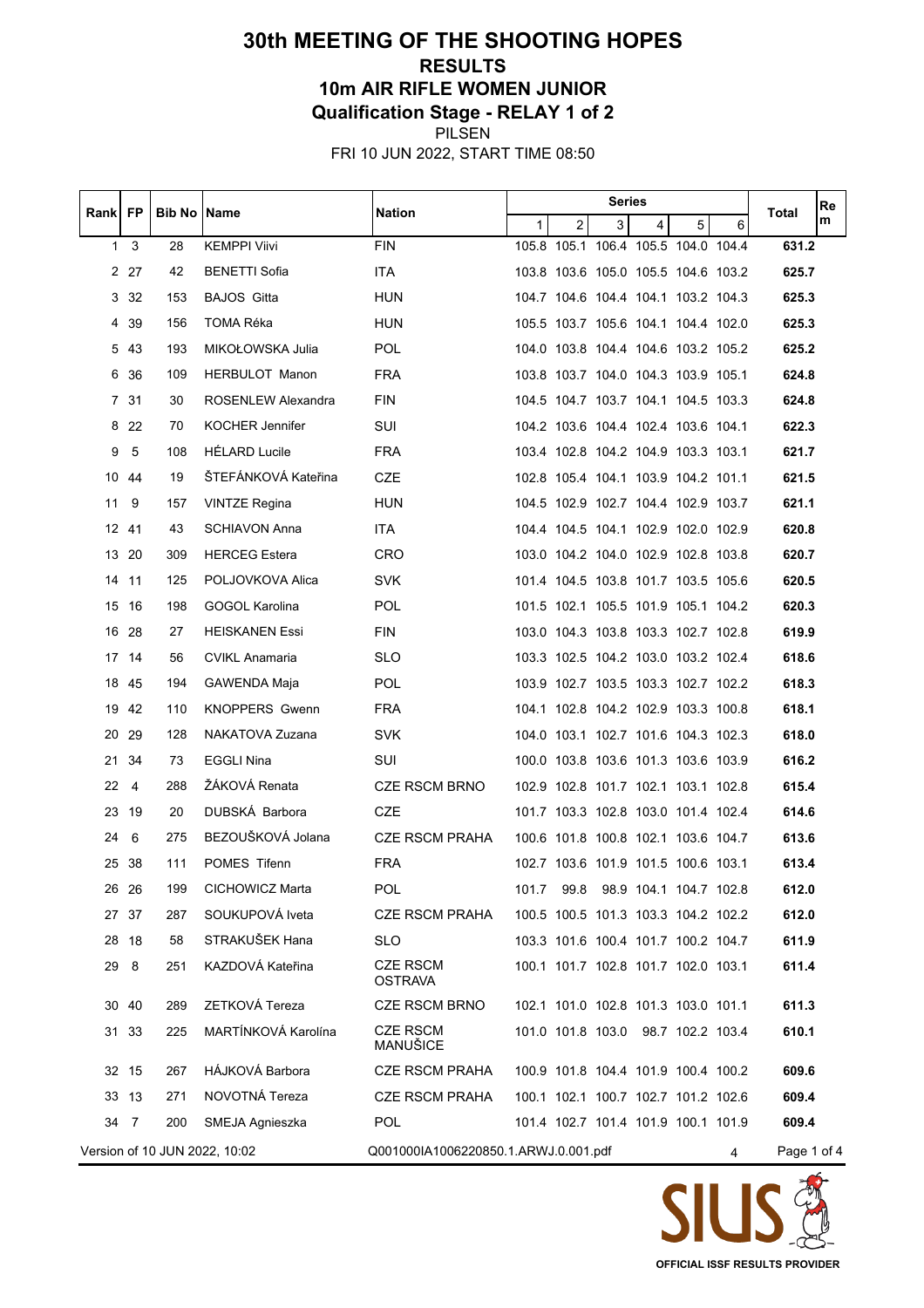

Version of 10 JUN 2022, 10:02 Q001000IA1006220850.1.ARWJ.0.001.pdf 4 Page 2 of 4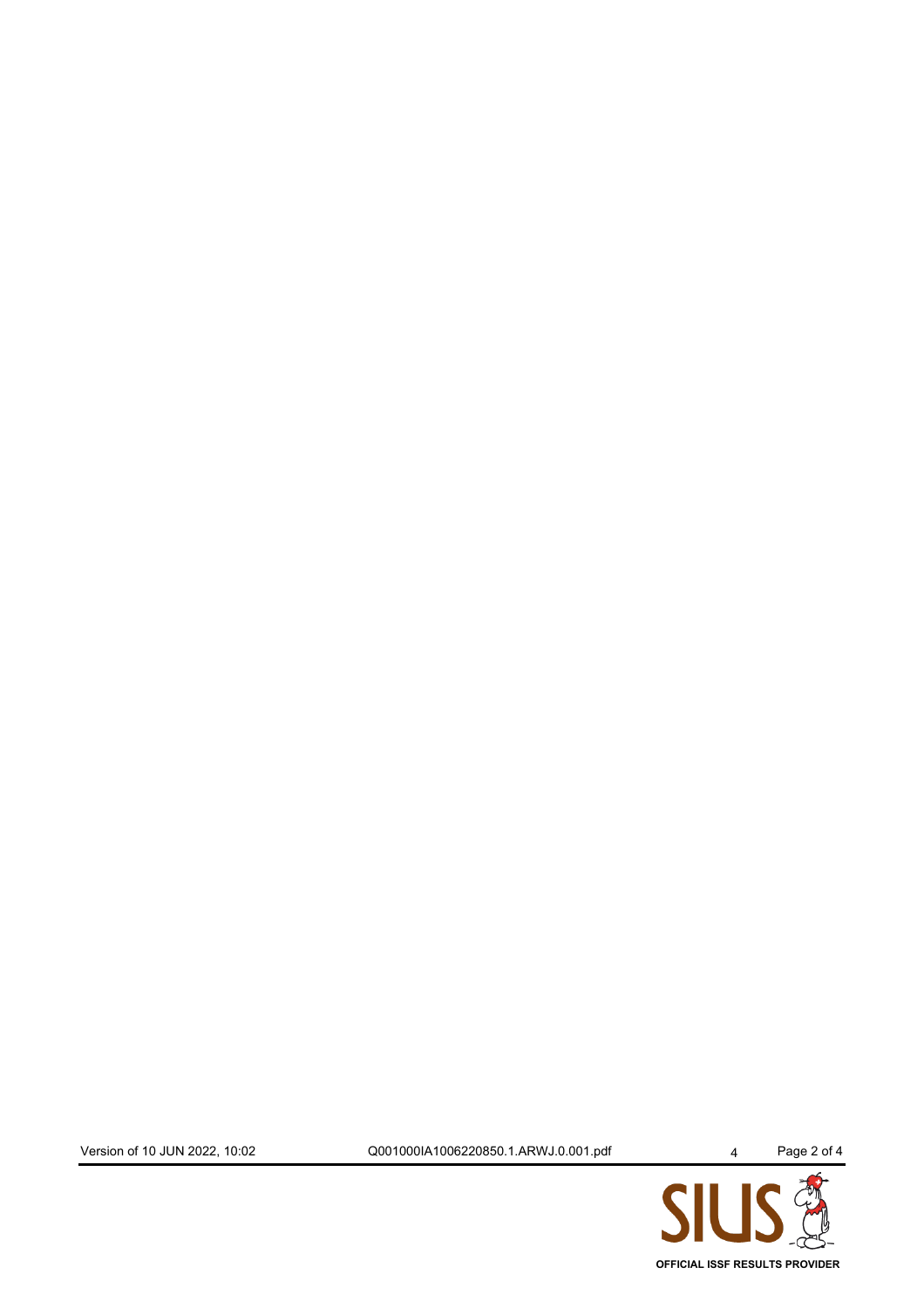| Rank FP |       | <b>Bib No Name</b> |                     | <b>Nation</b>                     |       |                         | <b>Total</b> | Re    |                              |            |       |   |
|---------|-------|--------------------|---------------------|-----------------------------------|-------|-------------------------|--------------|-------|------------------------------|------------|-------|---|
|         |       |                    |                     |                                   |       | 2                       | 3            |       | 5                            | 6          |       | m |
|         | 35 24 | 1                  | <b>KRAINZ Anja</b>  | <b>AUT</b>                        | 102.6 | 101.4                   | 102.1        | 103.9 | 100.1                        | 98.7       | 608.8 |   |
| 36      | 21    | 276                | PALANOVÁ Kristýna   | <b>CZE RSCM PRAHA</b>             | 101.7 |                         |              |       | 99.1 101.7 100.3 100.5 104.0 |            | 607.3 |   |
|         | 37 12 | 29                 | <b>NENONEN Aino</b> | <b>FIN</b>                        | 102.1 |                         | 99.5 102.5   | 99.6  |                              | 98.8 103.4 | 605.9 |   |
| 38      | 25    | 290                | NYMBURSKÁ Pavlína   | CZE RSCM BRNO                     |       | 102.6 101.1 101.8 101.3 |              |       |                              | 98.4 100.3 | 605.5 |   |
| 39      | 10    | 245                | HRTÁNKOVÁ Marie     | <b>CZE RSCM</b><br><b>OSTRAVA</b> | 98.1  |                         |              |       | 99.9 100.7 101.5 100.3       | 99.5       | 600.0 |   |
| 40      | 35    | 255                | KRÝZLOVÁ Eliška     | CZE RSCM PLZEŇ                    | 101.9 | 98.3                    | 98.2         | 98.8  | 99.3                         | 99.0       | 595.5 |   |
|         |       | 246                | POPEL KOVÁ Kateřina | <b>CZE RSCM</b><br><b>OSTRAVA</b> |       |                         |              |       |                              |            |       |   |
|         |       | 249                | ŠKROBÁNKOVÁ Bára    | <b>CZE RSCM</b><br><b>OSTRAVA</b> |       |                         |              |       |                              |            |       |   |

Protest Date / Time:

## **Summary** Number of athletes on this list: 42; Total number of athletes: 86 **Legend** 14C62C91 **Bib No Bib Number DNS Did Not Start FP Firing Point Remarks**<br>**Remarks**<br>**Remarks** Version of 10 JUN 2022, 10:02 Q001000IA1006220850.1.ARWJ.0.001.pdf 7B2B 4 Page 3 of 4

**OFFICIAL ISSF RESULTS PROVIDER**